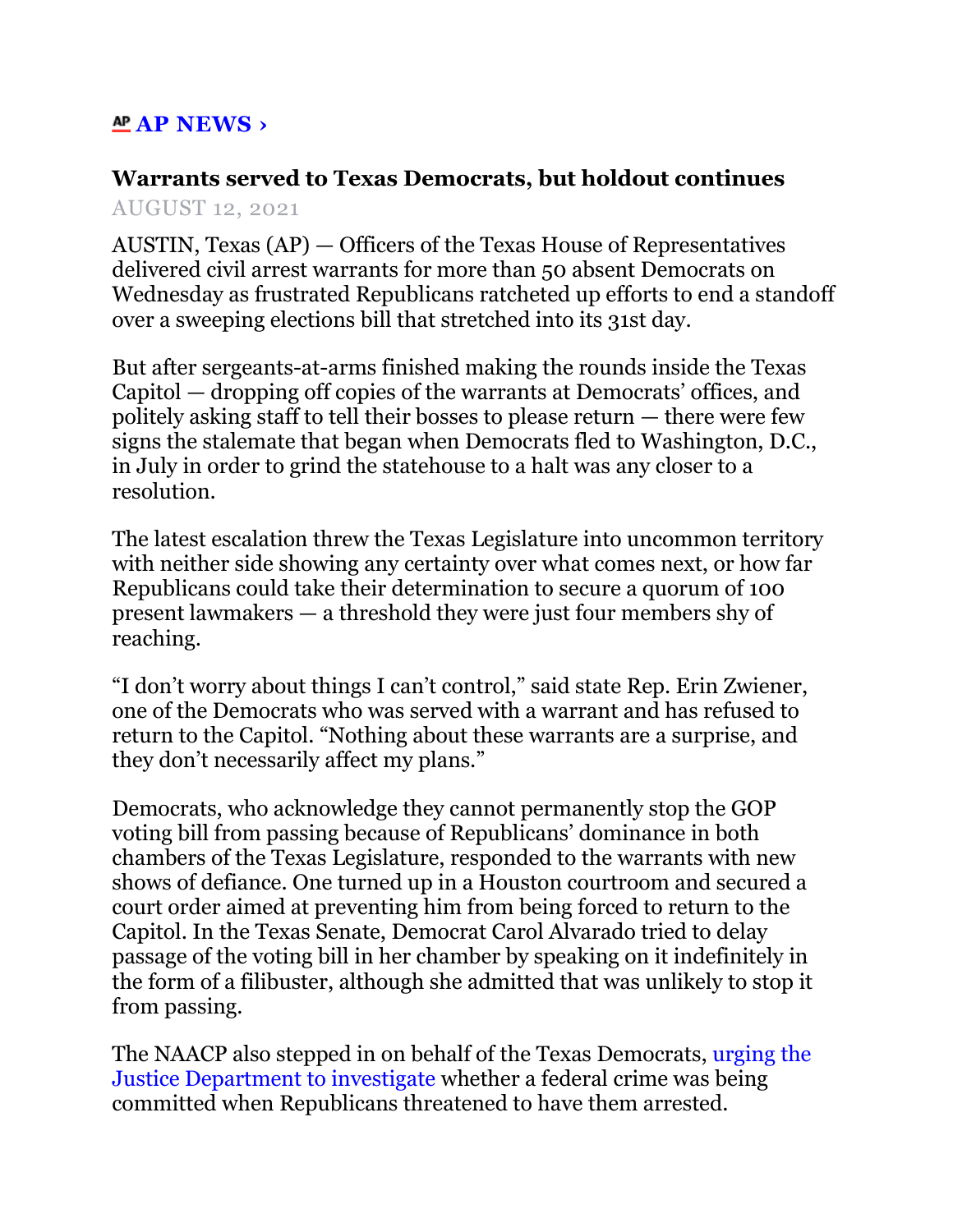Refusing to attend legislative sessions is a violation of House rules — a civil offense, not a criminal one, leaving the power the warrants carry to get Democrats back to the chamber unclear, even for the Republicans who invoked it. Democrats would not be jailed. Republican Travis Clardy, who helped negotiate an early version of the voting bill that Democrats first stopped with a walkout in May, told ABC News he believed "they can be physically brought back to the Capitol."

State Rep. Jim Murphy, who leads the Texas House Republican Caucus, said while he has not seen a situation like this play out during his tenure, his understanding is that officers could go to the missing lawmakers and ask them to come back.

"I am hoping they will come because the warrants have been issued and they don't want to be arrested," Murphy said. "It is incredible to me that you have to arrest people to do the job they campaigned for, for which they took an oath of office to uphold the Texas Constitution."

The Texas Department of Public Safety, the state's law enforcement agency, referred questions about the warrants to the House speaker.

The move marks a new effort by the GOP to end the protest over elections legislation that began a month ago with 50 Democrats taking private jets to Washington in a dramatic show of resolve [to make Texas the front lines of a](https://apnews.com/article/explaining-texas-democrats-walkout-99429d735b2ddf3c54bf119175ddc84d)  [new national battle over voting rights.](https://apnews.com/article/explaining-texas-democrats-walkout-99429d735b2ddf3c54bf119175ddc84d)

Republicans are now in the midst of their third attempt since May to pass a raft of tweaks and changes to the state's election code that would make it harder — and even, sometimes, legally riskier — to cast a ballot in Texas, which already has some of the most restrictive election laws in the nation.

Texas is among several states where Republicans have rushed to enact new voting restrictions in response to former President Donald Trump's false claims that the 2020 election was stolen. The current bill is [similar to the](https://apnews.com/article/health-government-and-politics-texas-voting-coronavirus-pandemic-9bc36a6e8c967757340ab25f49b8ddbf)  [ones Democrats blocked last month](https://apnews.com/article/health-government-and-politics-texas-voting-coronavirus-pandemic-9bc36a6e8c967757340ab25f49b8ddbf) by going to the nation's capital. It would ban 24-hour polling locations, drive-thru voting and give partisan poll watchers more access, among other things.

It was unclear Wednesday how many Democrats remained in Washington, where they had hoped to push President Joe Biden and other Democrats there to [pass federal legislation](https://apnews.com/article/joe-biden-elections-senate-elections-bills-d417ab8e6db2726eb79a8f2ce28baeca) that would protect voting rights in Texas